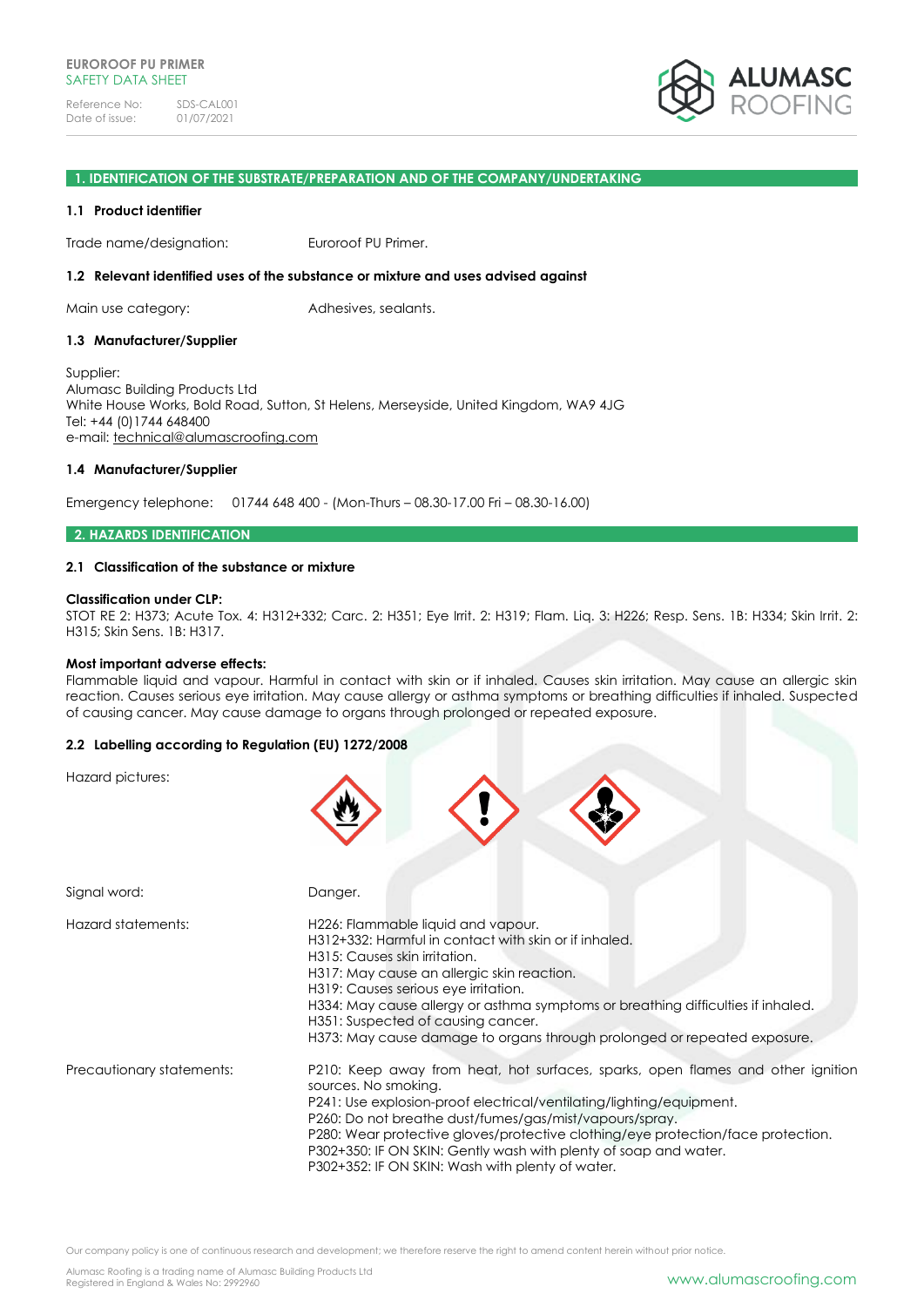

# **2.3 Other hazards**

In use, may form flammable/explosive vapour-airmixture. This product is not identified as a PBT/vPvB substance.

**3. COMPOSITION AND INFORMATION ABOUT THE COMPONENTS**

### **3.1 Substances**

Penetrating polyurethane based primer sealer for priming concrete, masonry, timber.

### **3.2 Mixtures**

### **Hazardous ingredients:**

# **Xylene:**

| <b>EINECS</b> | CAS       | / WEL<br><b>PBT</b> | <b>CLP Classification</b>                                                                 | Percent |
|---------------|-----------|---------------------|-------------------------------------------------------------------------------------------|---------|
| 215-535-7     | 1330-20-7 |                     | Flam. Liq. 3: H226; Acute Tox. 4: H332; Acute Tox. 4: H312;<br><b>Skin Irrit. 2: H315</b> | 70-90%  |

#### **Diphenylmethane Diisocyanate (Isomers and Homologues):**

| 9016-87-9 | Carc. 2: H351; Acute Tox. 4: H332; STOT RE 2: H373;       | $10 - 30\%$ |
|-----------|-----------------------------------------------------------|-------------|
|           | Eye Irrit, 2: H319; STOT SE 3: H335; Skin Irrit, 2: H315; |             |
|           | Resp. Sens. 1: H334: Skin Sens. 1: H317                   |             |

# **4. FIRST AID MEASURES**

# **4.1 Description of first aid measures**

| Skin contact:                                                   | Remove all contaminated clothes and footwear immediately unless stuck to skin. Wash<br>immediately with plenty of soap and water.                                     |
|-----------------------------------------------------------------|-----------------------------------------------------------------------------------------------------------------------------------------------------------------------|
| Eye contact:                                                    | Bathe the eye with running water for 15 minutes. Consult a doctor.                                                                                                    |
| Ingestion:                                                      | Wash out mouth with water. Consult a doctor. Do not induce vomiting. If conscious,<br>give half a litre of water to drink immediately.                                |
| Inhalation:                                                     | Remove casualty from exposure ensuring one's own safety whilst doing so. Consult a<br>doctor.                                                                         |
| 4.2 Most important symptoms and effects, both acute and delayed |                                                                                                                                                                       |
| Skin contact:                                                   | There may be irritation and redness at the site of contact.                                                                                                           |
| Eye contact:                                                    | There may be irritation and redness. The eyes may water profusely.                                                                                                    |
| Ingestion:                                                      | There may be soreness and redness of the mouth and throat. Inhalation of fumes from<br>the stomach may cause symptoms similar to direct inhalation.                   |
| Inhalation:                                                     | Exposure may cause coughing or wheezing. There may be irritation of the throat with<br>a feeling of tightness in the chest. Drowsiness or mental confusion may occur. |
| Delayed / immediate effects:                                    | Immediate effects can be expected after short-term exposure.                                                                                                          |
|                                                                 | 4.3 Indication of any immediate medical attention and special treatment needed                                                                                        |

# Not applicable.

### **5. FIRE-FIGHTING MEASSURES**

### **5.1 Extinguishing media**

Suitable extinguishing media for the surrounding fire should be used. Use water spray to cool containers.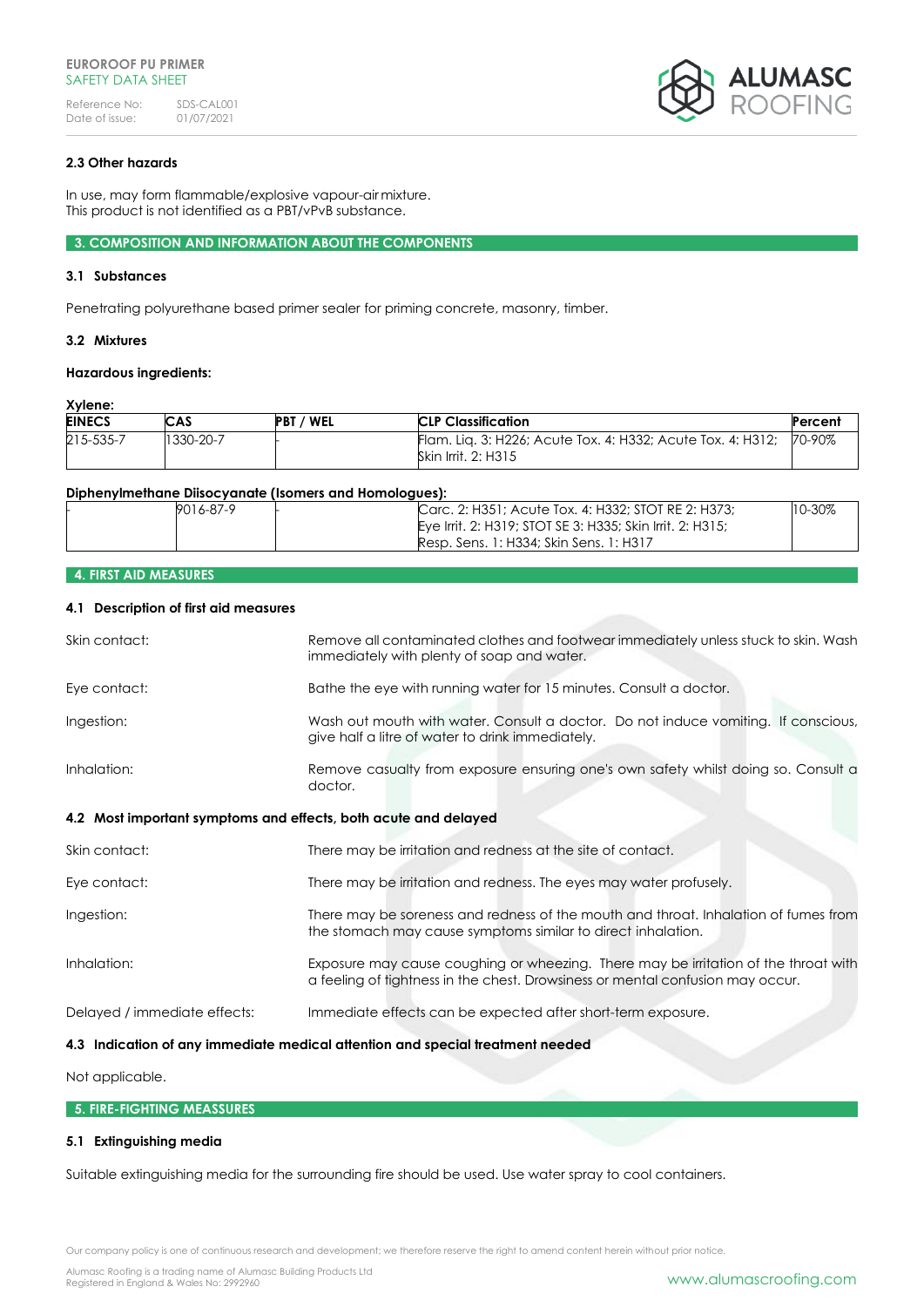

# **5.2 Special hazards arising from the substance or mixture**

In combustion emits toxic fumes.

### **5.3 Advice for fire-fighters**

Wear self-contained breathing apparatus. Wear protective clothing to prevent contact with skin and eyes.

#### **6. ACCIDENTIAL RELEASE MEASURES**

#### **6.1 Personal precautions, protective equipment and emergency procedures**

#### **Personal precautions:**

Do not attempt to take action without suitable protective clothing - see Section 8. Turn leaking containers leak-side up to prevent the escape of liquid. Refer to section 8 of SDS for personal protection details. If outside do not approach from downwind. Mark out the contaminated area with signs and prevent access to unauthorised personnel. If outside keep bystanders upwind and away from danger point.

### **6.2 Environmental precautions**

Do not discharge into drains or rivers. Contain the spillage using bunding.

### **6.3 Methods and material for containment and cleaning up**

Absorb into dry earth or sand. Transfer to a closable, labelled salvage container for disposal by an appropriate method.

#### **6.4 Reference to other sections**

Refer to Section 8.

### **7. HANDLING AND STORAGE**

### **7.1 Precautions for safe handling**

#### **Handling:**

Avoid direct contact with the substance. Avoid the formation or spread of mists in the air. Ensure there is sufficient ventilation of the area. Do not handle in a confined space.

### **7.2 Conditions for safe storage, including any incompatibilities**

Store in a cool, well ventilated area. Keep container tightly closed. Must only be kept in original packaging.

### **7.3 Specific end uses(s)**

No data available.

#### **8. EXPOSURE CONTROLS/PERSONAL PROTECTION**

#### **8.1 Control parameters**

#### **Hazardous ingredients:**

# **Xylene:**

| Workplace exposure limits |             |              |             | Respirable dust |
|---------------------------|-------------|--------------|-------------|-----------------|
| <b>State</b>              | 8 hour TW A | 15 min. STEL | 8 hour TW A | 15 min. STEL    |
| UΚ                        | 220 mg/m3   | 441 mg/m3    |             |                 |

### **Diphenylmethane Diisocyanate (Isomers and Homologues):**

|     | <u>upilentine bilocyandic nomicis and nomogees).</u> |                          |  |  |
|-----|------------------------------------------------------|--------------------------|--|--|
| IJΚ | J.UZ.                                                | ma,<br>∵⊓u/∏lu i<br>J.U* |  |  |
|     |                                                      |                          |  |  |

### **DNEL/PNEC:**

No data available.

Our company policy is one of continuous research and development; we therefore reserve the right to amend content herein without prior notice.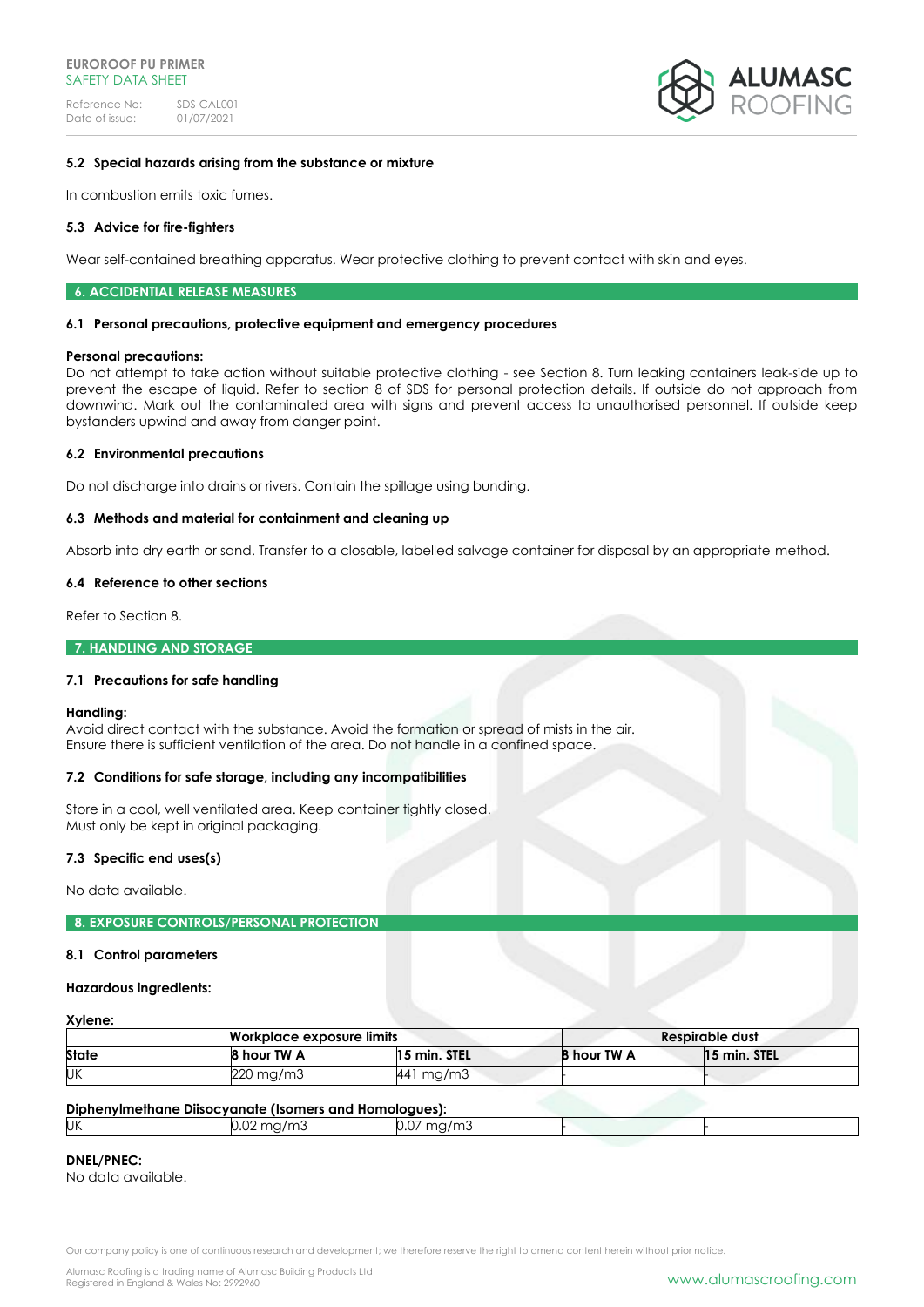

## **8.2 Exposure controls**

| Engineering measures:   | Ensure there is sufficient ventilation of the area.                        |
|-------------------------|----------------------------------------------------------------------------|
| Respiratory protection: | Self-contained breathing apparatus must be available in case of emergency. |
| Hand protection:        | Impermeable gloves.                                                        |
| Eye protection:         | Safety glasses. Ensure eye bath is to hand.                                |
| Skin protection:        | Impermeable protective clothing.                                           |

# **9. PHYSICAL AND CHEMICAL PROPERTIES**

### **9.1 Information on basic physical and chemical properties**

| State:                  | Liquid.                         |
|-------------------------|---------------------------------|
| Colour:                 | Colourless.                     |
| Odour:                  | Aromatic.                       |
| Oxidising:              | Non-oxidising (by EC criteria). |
| Solubility in water:    | Not miscible.                   |
| Viscosity:              | Not viscous.                    |
| Boiling point/range °C: | >35.                            |
| Flash point:            | 30.                             |
| Relative density:       | 0.86.                           |

### **9.2 Other information**

No data available.

# **10. STABILITY AND REACTIVITY**

# **10.1 Reactivity**

Stable under recommended transport or storage conditions.

# **10.2 Chemical stability**

Stable under normal conditions.

# **10.3 Possibility of hazardous reactions**

Hazardous reactions will not occur under normal transport or storage conditions. Decomposition may occur on exposure to conditions or materials listed below.

### **10.4 Conditions to avoid**

Heat.

### **10.5 Incompatible materials**

Strong oxidising agents. Strong acids.

### **10.6 Hazardous decomposition products**

In combustion emits toxic fumes.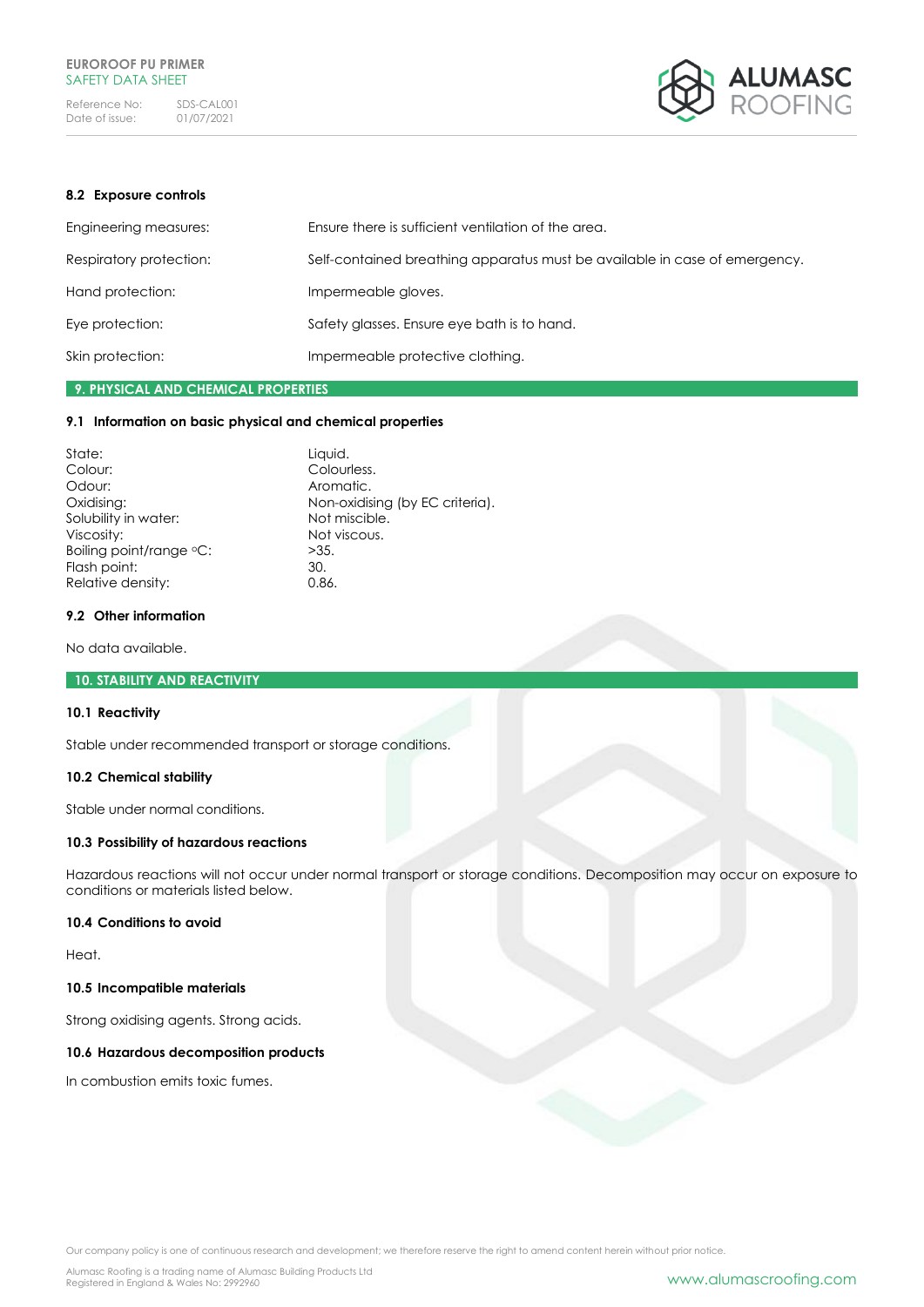

# **11. TOXICOLOGICAL INFORMATION**

### **11.1Information on toxicological effects**

#### **Hazardous ingredients:**

### **Heptane:**

| ORL | <b>MUS</b> | LD50 | 2110<br>∸ | mg/kg |
|-----|------------|------|-----------|-------|
| ORL | <b>RAT</b> | LD50 | 4300      | mg/kg |
| SCU | RAT        | LD50 | 1700      | ma/ka |

#### **Diphenylmethane Diisocyanate (Isomers and Homologues):**

| ORL        | <b>P</b> ∆1<br>NA. | LD50 | ΔC           | am/kc                             |
|------------|--------------------|------|--------------|-----------------------------------|
| <b>SKN</b> | <b>RBT</b>         | LD50 | >9A0C<br>+UL | $\sim$ $\sim$ / $\sim$<br>197 N.C |

#### **Relevant hazards for substance:**

| Hazard                         | Route          | <b>Basis</b>          |
|--------------------------------|----------------|-----------------------|
| Acute toxicity (ac. tox. 4)    | <b>INH DRM</b> | Hazardous: calculated |
| Skin corrosion/irritation      | DRM            | Hazardous: calculated |
| Serious eye damage/irritation  | OPT            | Hazardous: calculated |
| Respiratory/skin sensitisation |                | Hazardous: calculated |
| Carcinogenicity                |                | Hazardous: calculated |
| STOT-repeated exposure         |                | Hazardous: calculated |

| Skin contact: | There may be irritation and redness at the site of contact.                                                                                                           |
|---------------|-----------------------------------------------------------------------------------------------------------------------------------------------------------------------|
| Eye contact:  | There may be irritation and redness. The eyes may water profusely.                                                                                                    |
| Ingestion:    | There may be soreness and redness of the mouth and throat.                                                                                                            |
| Inhalation:   | Exposure may cause coughing or wheezing. There may be irritation of the throat with a<br>feeling of tightness in the chest. Drowsiness or mental confusion may occur. |

Delayed / immediate effects: Immediate effects can be expected after short-term exposure.

### **12. ECOLOGICAL INFORMATION**

#### **12.1 Toxicity**

No data available.

# **12.2 Persistence and degradability**

Biodegradable.

# **12.3 Bio accumulative potential**

No bioaccumulation potential.

### **12.4 Mobility in soil**

Readily absorbed into soil.

# **12.5 Results of PBT and vPvB assessment**

This product is not identified as a PBT or vPVB substance.

# **12.6 Other adverse effects**

Negligible ecotoxicity.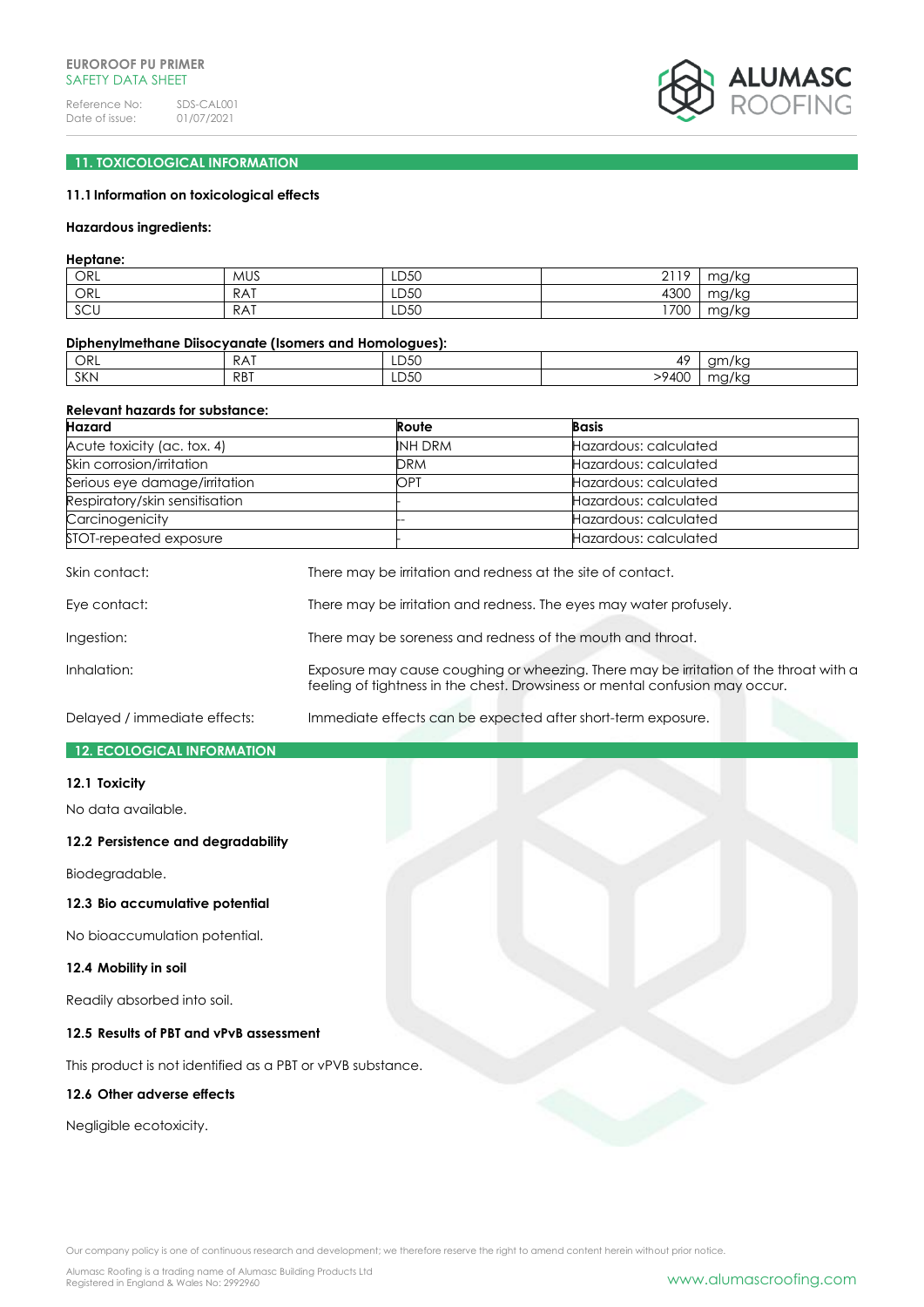

# **13. DISPOSAL CONSIDERATIONS**

### **13.1Waste treatment methods**

| Disposal operations:   | Transfer to a suitable container and arrange for collection by specialised disposal<br>company.                                                                                                                  |
|------------------------|------------------------------------------------------------------------------------------------------------------------------------------------------------------------------------------------------------------|
| Waste code number:     | 08 04 09.                                                                                                                                                                                                        |
| Disposal of packaging: | Dispose of in a regulated landfill site or other method for hazardous or toxic wastes.<br>NB: The user's attention is drawn to the possible existence of regional or national<br>regulations regarding disposal. |

# **14. TRANSPORT INFORMATION**

#### **14.1 UN number**

UN1993.

### **14.2 UN proper shipping name**

Flammable Liquid, N.O.S. (Xylene).

# **14.3 Transport hazard class(es)**

3.

# **14.4 Packing group**

III.

### **14.5 Environmental hazards**

Environmentally hazardous: No.<br>
Marine pollutant: No. Marine pollutant:

# **14.6 Special precautions for user**

Special precautions: No special precautions. Tunnel code: D/E. Transport category: 3.

# **15. REGULATORY INFORMATION**

Not applicable.

# **16. OTHER INFORMATION**

# **Phrases used in S2 and S3:**

| H <sub>226</sub> : | Flammable liquid and vapour.                                                                                                                                                                                               |
|--------------------|----------------------------------------------------------------------------------------------------------------------------------------------------------------------------------------------------------------------------|
| H312:              | Harmful in contact with skin.                                                                                                                                                                                              |
| H312+332:          | Harmful in contact with skin or if inhaled.                                                                                                                                                                                |
| H315:              | Causes skin irritation.                                                                                                                                                                                                    |
| H317:              | May cause an allergic skin reaction.                                                                                                                                                                                       |
| H319:              | Causes serious eye irritation.                                                                                                                                                                                             |
| H332:              | Harmful if inhaled.                                                                                                                                                                                                        |
| H334:              | May cause allergy or asthma symptoms or breathing difficulties if inhaled.                                                                                                                                                 |
| H335:              | May cause respiratory irritation.                                                                                                                                                                                          |
| H351:              | Suspected of causing cancer <state conclusively="" exposure="" if="" is="" it="" of="" proven="" route="" that<br="">no other routes of exposure cause the hazard&gt;.</state>                                             |
| H373:              | May cause damage to organs (or state all organs affected, if known) through<br>prolonged or repeated exposure (state route of exposure if it is conclusively proven that<br>no other routes of exposure cause the hazard). |

Our company policy is one of continuous research and development; we therefore reserve the right to amend content herein without prior notice.

Alumasc Roofing is a trading name of Alumasc Building Products Ltd